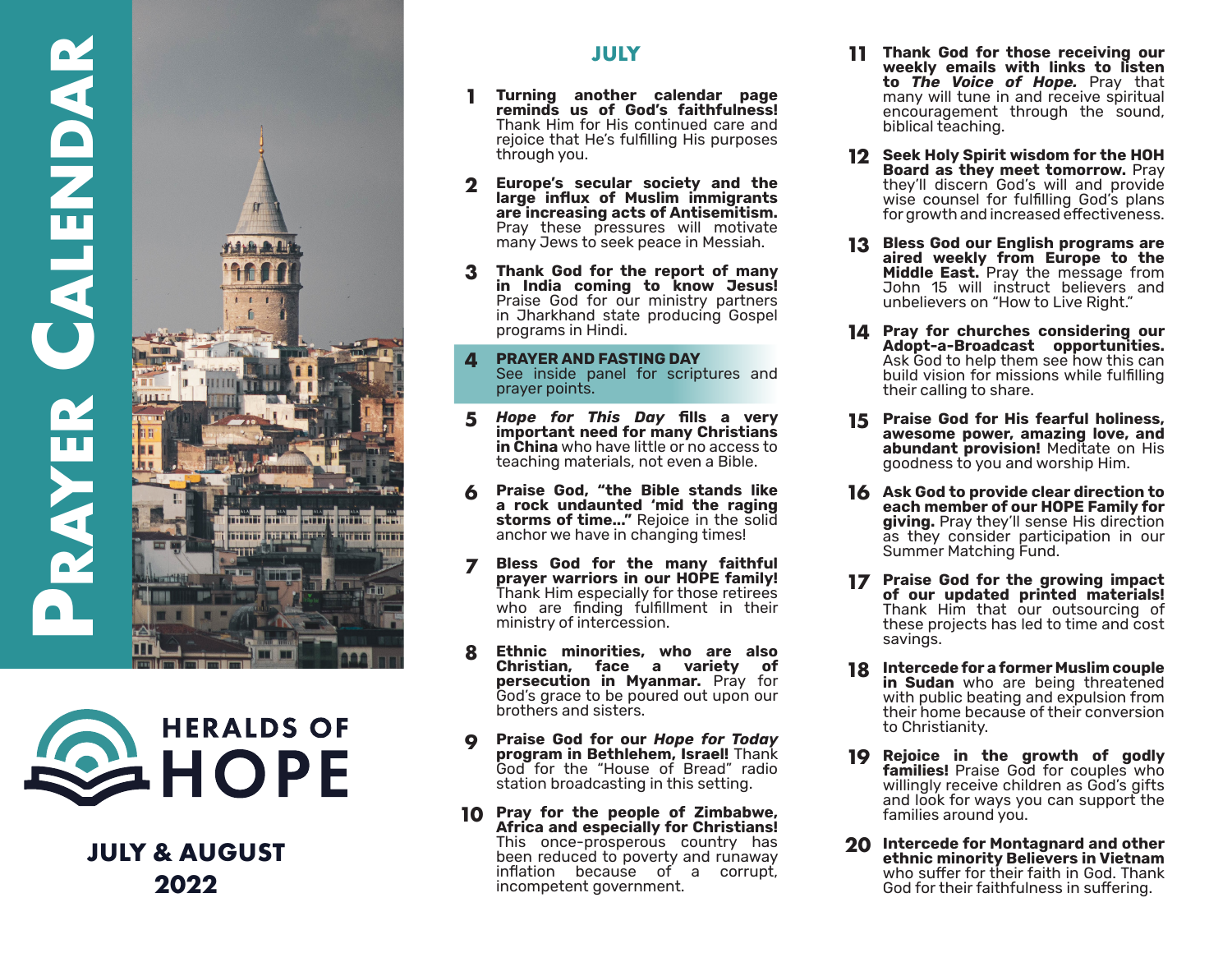- **21 Thank God today's technology enables presentation of the Gospel to "restricted" countries.** Ask God to help us to use it for maximum impact.
- **22 Join us in prayer for today's airing of**  *Hope for Today* **from KTWR Guam to southeast Asia.** Pray that many in this Muslim area will find Jesus!
- **Bless God for Bro. Ohene and Torch 23 Ministries in Ghana!** Ask God to provide funds for their summer VBS, reaching thousands of children with the Gospel.
- **Intercede for Trans World Radio staff 24 who work at various sites around the world.** Pray God's protection for them, their families, and the facilities.
- **Praise God for the growing response 25 of our Canadian audience!** Pray that the printed materials and audio recordings will bless those who pray and give.
- **Pray that Pastor J. Mark's teaching 26 from II Corinthians** will reassure listeners that whatever we suffer for the sake of the Gospel will be amply rewarded by God.
- **Praise God for the courage of 27 Believers in Algeria.** Despite being convicted of "unauthorized non-Muslim" worship," they continue steadfast in their faith.
- **Ask God to supply funds needed to 28 print literature in other languages.**  Printing this material in the country where it's distributed increases effectiveness.
- **Rejoice in the mercies of God you 29 receive each day!** He is orchestrating your life for your good.
- **Seek Spirit blessing on ministries 30 serving orphans and abandoned children** for their compassion for "the least of these."
- **Praise God, the deepening world 31 economic crisis may cause a new openness to the Gospel.** Pray that many unbelievers will seek Jesus.

# **AUGUST**

- **PRAYER AND FASTING DAY** See inside panel for scriptures and prayer points. **1**
- **Praise God for families attending 2 SMBI's Family Week.** Pray this will be a time of spiritual renewal, relaxation, and fellowship with like-minded families.
- **Your prayers under-gird our** *Hope for Today* **broadcasts to central and southern Africa each week.** Pray that many will find the truth, and many will be strengthened in their faith. **3**
- **Pray for a renewed Spirit of discernment among Christians.** Pray they'll reject the many forms of error creeping into the Church today. **4**
- **Praise God for the power of prayer! Give thanks for the World Watch**  List, that helps us pray specifically for suffering Believers around the world. **5**
- **Seek Spirit anointing on our Albanian language programs in Albania.** Ask God to bless our partners who translate, voice, and produce the broadcasts, as well as provide follow-up. **6**
- **Praise God for the work of Galcom 7 International** in building and distributing solar-powered, digital devices containing the Bible and other teaching materials for evangelism and discipleship.
- **Ask God to prepare the hearts of listeners to our Spanish broadcasts.**  Pray that those across Latin America who have access to the program will receive much blessing and inspiration. **8**
- **Pray Spirit anointing on our Telugu 9 language programs aired in India!**  Pray that many in this major language group will find true and lasting HOPE in Jesus Christ.
- **10** Continue praying for our Hausa **broadcasts to West Africa.** Ask God to rebuke the forces of darkness that keep this predominately-Muslim people group blinded to the Gospel.
- **Praise God for our Guarani language 11 programs to Paraguay!** Seek Spirit blessing on the production Team preparing our daily broadcasts.
- **Government leaders have a very 12 visible public platform to promote truth and morality.** Pray for our leaders to accept and exemplify God's moral laws.
- **Bless God for the reprinting of several 13 books of sermon manuscripts.** Thank God for those who worked diligently to redesign the covers and layout for easier readability.
- **Ask the Holy Spirit to guide seeking 14 hearts to our Turkish broadcasts.**  Pray for clear transmission of the radio signals and understanding hearts. (This issue's photos are from Turkey.)
- **Thank God for the many responses 15 to our Amharic and Oromo language programs to Ethiopia!** Rejoice in those suffering Believers being encouraged and in those who are being saved.
- **Praise God for mission training 16 programs equipping students with valuable cross-cultural skills.** Thank Him that the shared experiences of veteran missionaries can help reduce staff burnout and cultural blunders.
- **17** Intercede for thousands of Afghan **refugees finding asylum in the United States.** Pray that many of them will come to faith in Christ.
- **Rejoice in God's inexhaustible 18 supply of grace!** As you reflect on His marvelous grace to you, praise Him for His promise that, "where sin abounds, grace abounds even more."
- **19** Pray for breakthroughs for the **Gospel in the Islamic world.** Ask God to use the message of His peace to combat the violence embraced by Islam and the Koran.
- **Join us to praise God for the way 20He is supplying our financial needs through the summer months!** Thanks to all who regularly pray and give to keep the Word going out.